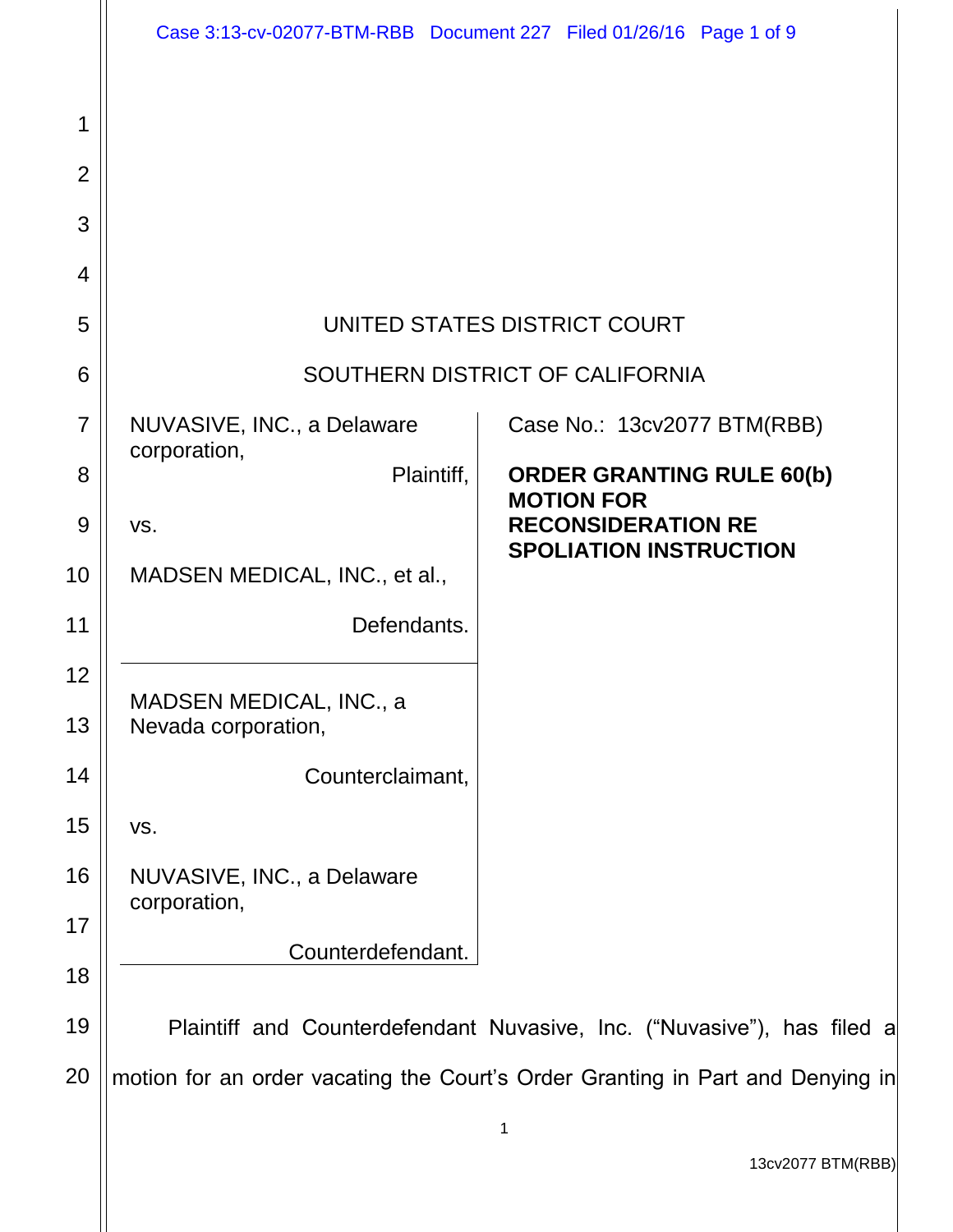1 2 Part Defendants' Motion for Sanctions for Spoliation of Evidence [Doc. 166]. For the reasons discussed below, Nuvasive's motion is **GRANTED**.

## **I. BACKGROUND**

Previously, Defendants Kris Madsen ("Madsen") and Madsen Medical, Inc. ("MMI"), filed a motion for sanctions for NuVasive's spoliation of evidence (specifically, text messages of Stephen Kordonwy, Ed Graubart, Jeff Moore, and Frank Orlando). In an order filed on July 22, 2015, the Court granted in part Defendants' motion and ruled that it would give the following adverse inference instruction:

NuVasive has failed to prevent the destruction of evidence for MMI's and Ms. Madsen's use in this litigation after its duty to preserve the evidence arose. After considering all of the pertinent facts and circumstances, you may, but are not obligated to, infer that the evidence destroyed was favorable to MMI and unfavorable to NuVasive.

17 18 19 20 On July 28, 2015, NuVasive filed a motion to amend the adverse inference jury instruction to allow the jury to draw an adverse inference from Defendants' alleged spoliation of evidence as well. In an order filed on September 24, 2015, the Court denied NuVasive's motion. The Court explained that NuVasive had not

3

4

5

13cv2077 BTM(RBB)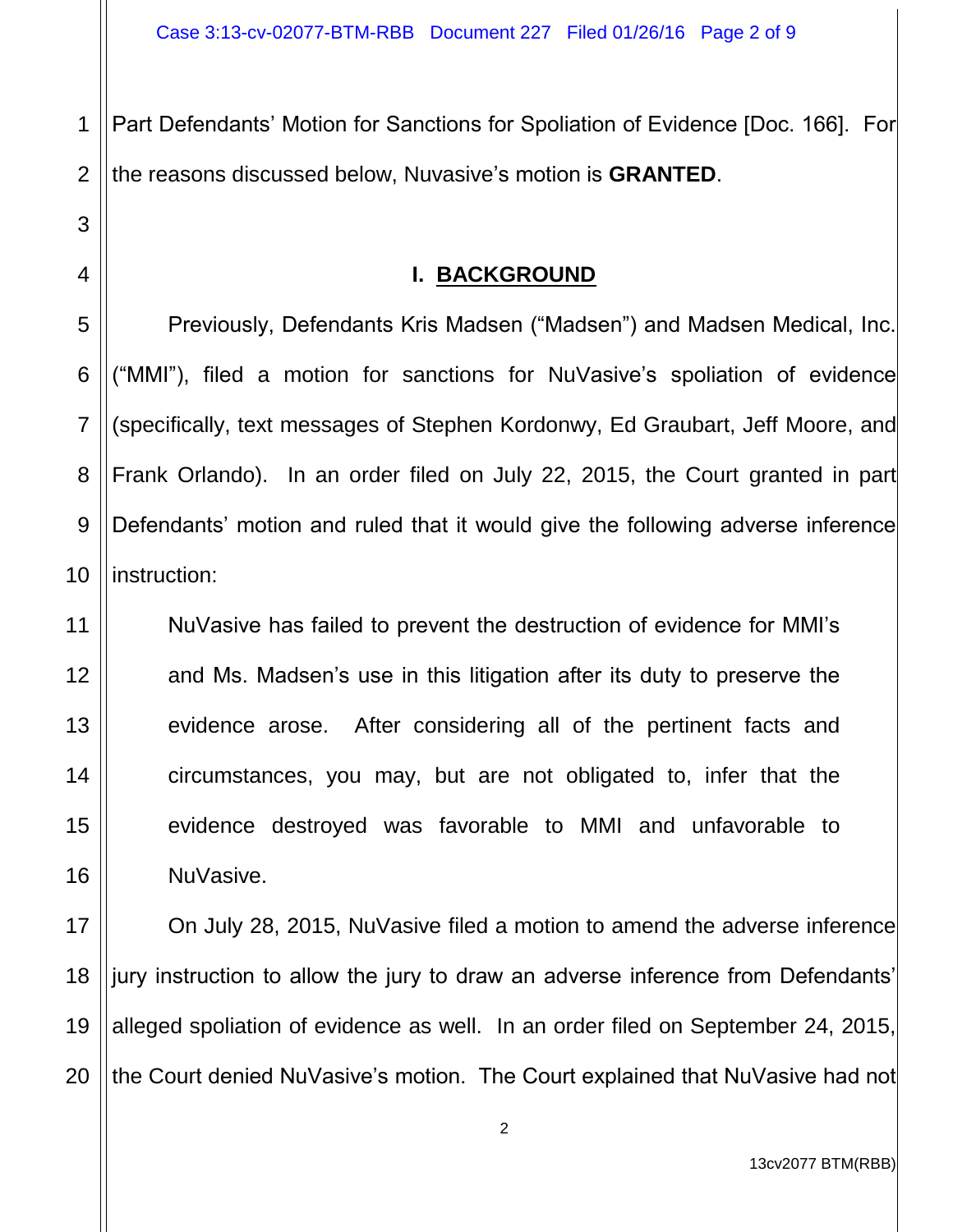1 2 3 established that it is entitled to a spoliation sanction against Defendants. However, the Court explained that it would allow both sides to offer evidence at trial regarding the other side's failure to preserve evidence.

4

5

14

15

16

19

20

## **II. DISCUSSION**

6 7 8 NuVasive seeks relief under Rule 60(b) based on an amendment to Federal Rule of Civil Procedure 37(e), which went into effect on December 1, 2015. As discussed below, the Court finds that the requested relief is warranted.

9 10 11 12 13 The Supreme Court ordered that the amendments to the Federal Rules of Civil Procedure shall take effect on December 1, 2015, "and shall govern in all proceedings in civil cases thereafter commenced and, insofar as just and practicable, all proceedings then pending." (House Document 114-33 attached as Ex. A to Wegner Decl.) As amended, Rule 37(e) provides:

**Failure to Preserve Electronically Stored Information.** If electronically stored information that should have been preserved in the anticipation or conduct of litigation is lost because a party failed to take reasonable steps to preserve it, and it cannot be restored or replaced through additional discovery, the court:

- 17 18 (1) upon finding prejudice to another party from loss of the information, may order measures no greater than necessary to cure the prejudice; or
	- (2) only upon finding that the party acted with the intent to deprive another party of the information's use in the litigation may: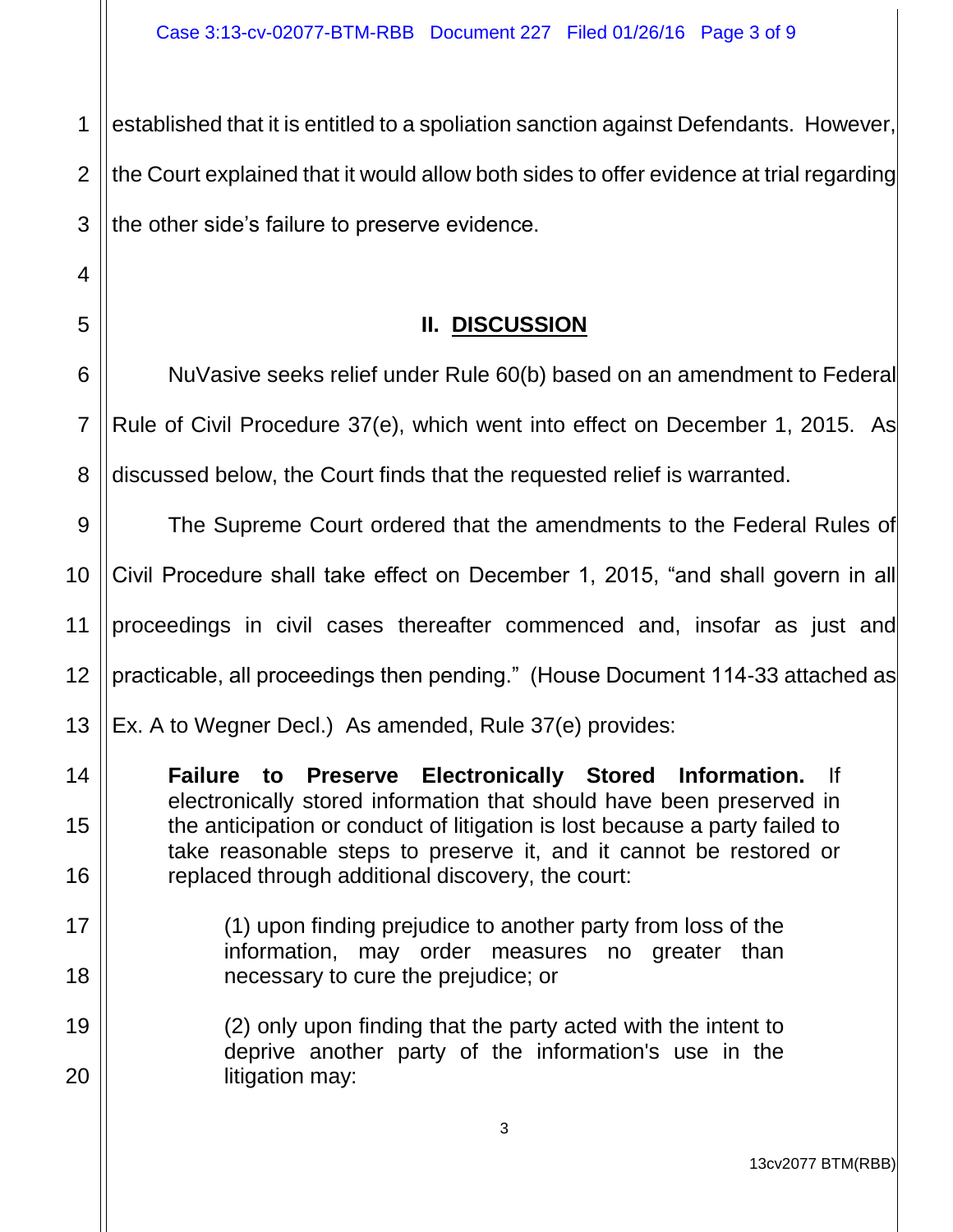1

2

3

4

5

6

7

8

9

10

11

12

13

14

15

16

17

18

19

20

(A) presume that the lost information was unfavorable to the party;

(B) instruct the jury that it may or must presume the information was unfavorable to the party; or

(C) dismiss the action or enter a default judgment.

The Committee Notes explain that in cases where a party has failed to take reasonable steps to preserve electronically stored information and such failure has resulted in prejudice to another party, the court is authorized to employ measures "no greater than necessary to cure the prejudice." However, the measures employed under (e)(1) should not have the effect of the measures that are permitted under (e)(2) only upon a finding of intent to deprive another party of use of the information in the litigation. The Committee Notes state: In an appropriate case, it may be that serious measures are necessary to cure prejudice found by the court, such as forbidding the party that failed to preserve information from putting on certain evidence, permitting the parties to present evidence and argument to the jury regarding the loss of information, or giving the jury instructions to assist in its evaluation of such evidence or argument, other than instructions to which subdivision (e)(2) applies. Care must be taken, however, to ensure that curative measures under subdivision (e)(1) do not have the effect of measures that are permitted under subdivision (e)(2) only on a finding of intent to deprive another party of the lost information's use in the litigation.

It is clear from the language of (e)(2) as well as the Committee Notes that

the adverse inference instruction that the Court was going to give falls within the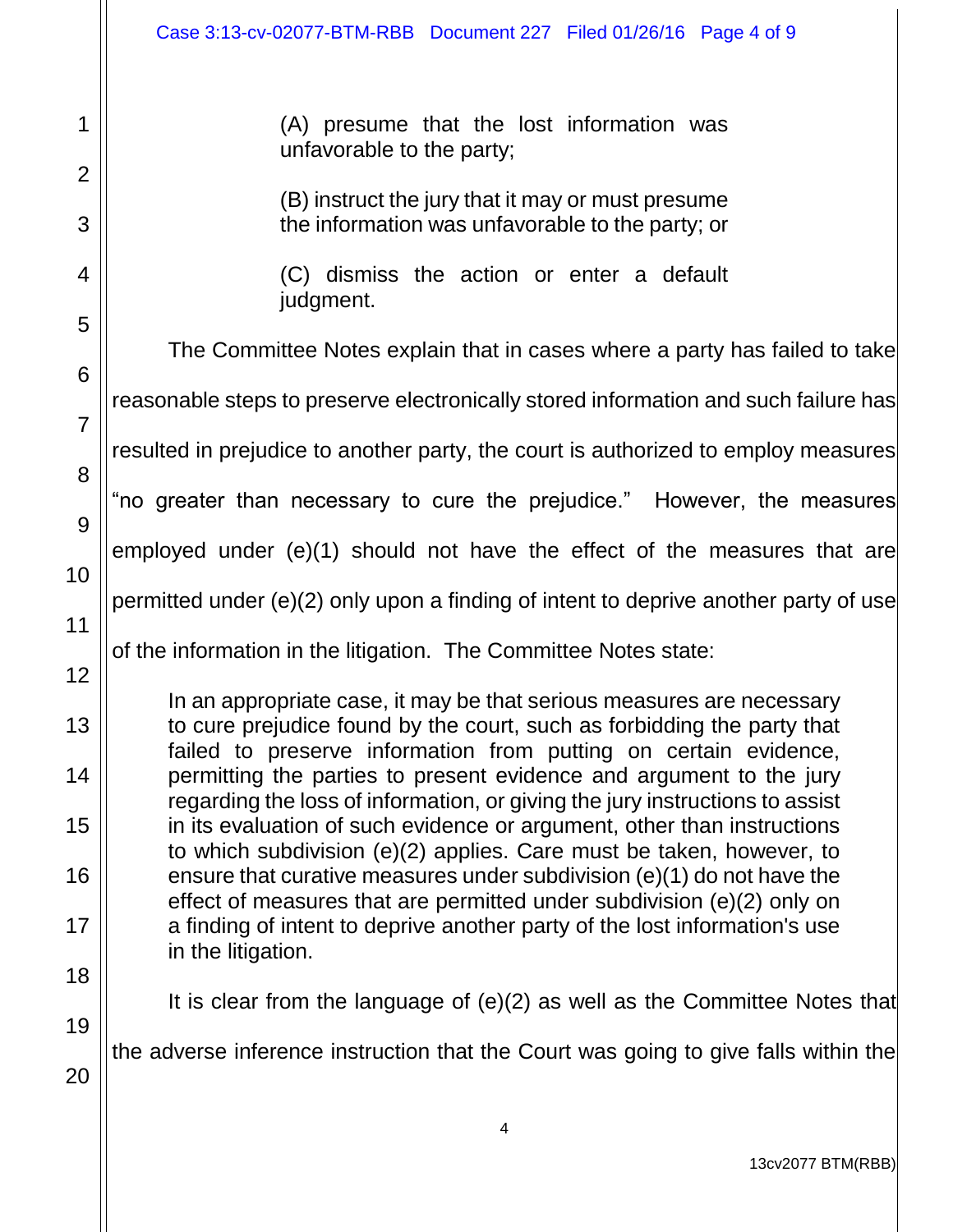1 2 3 4 5 measures that are not permissible absent a finding of intent. The Committee Notes explain: "Subdivision (e)(2) applies to jury instructions that permit or require the jury to presume or infer that lost information was unfavorable to the party that lost it. Thus, it covers any instruction that directs or permits the jury to infer from the loss of information that it was in fact unfavorable to the party that lost it."

6 7 8 9 10 11 In its prior orders, the Court did not make any finding that NuVasive *intentionally* failed to preserve the text messages so that Defendants could not use them in this litigation. Instead, the Court found that NuVasive was at fault for not enforcing compliance with the litigation hold. The record does not support a finding of intentional spoliation by NuVasive. Therefore, under Rule 37(e), as amended, it would not be proper for the Court to give the adverse inference instruction.

12 13 14 15 16 17 18 19 20 "Generally a new procedural rule applies to the uncompleted portions of suits pending when the rule became effective . . . ." Richardson Electronics, Ltd. v. Panache Broadcasting of Pennsylvania, Inc., 202 F.3d 957, 958 (7th Cir. 2000). Thus, in W.E. Aubuchon Co., Inc. v. Benefirst, LLC, 245 F.R.D. 38 (D. Mass. 2007), the court applied amendments to Rule 26 regarding electronic discovery in ruling upon a motion for reconsideration even though the case was filed and the discovery dispute arose before the effective date of the amendment. In this case, the amendment to Rule 37(e) was not in place when the case was filed, when discovery was taken, or when the Court ruled on Defendants' motion for sanctions.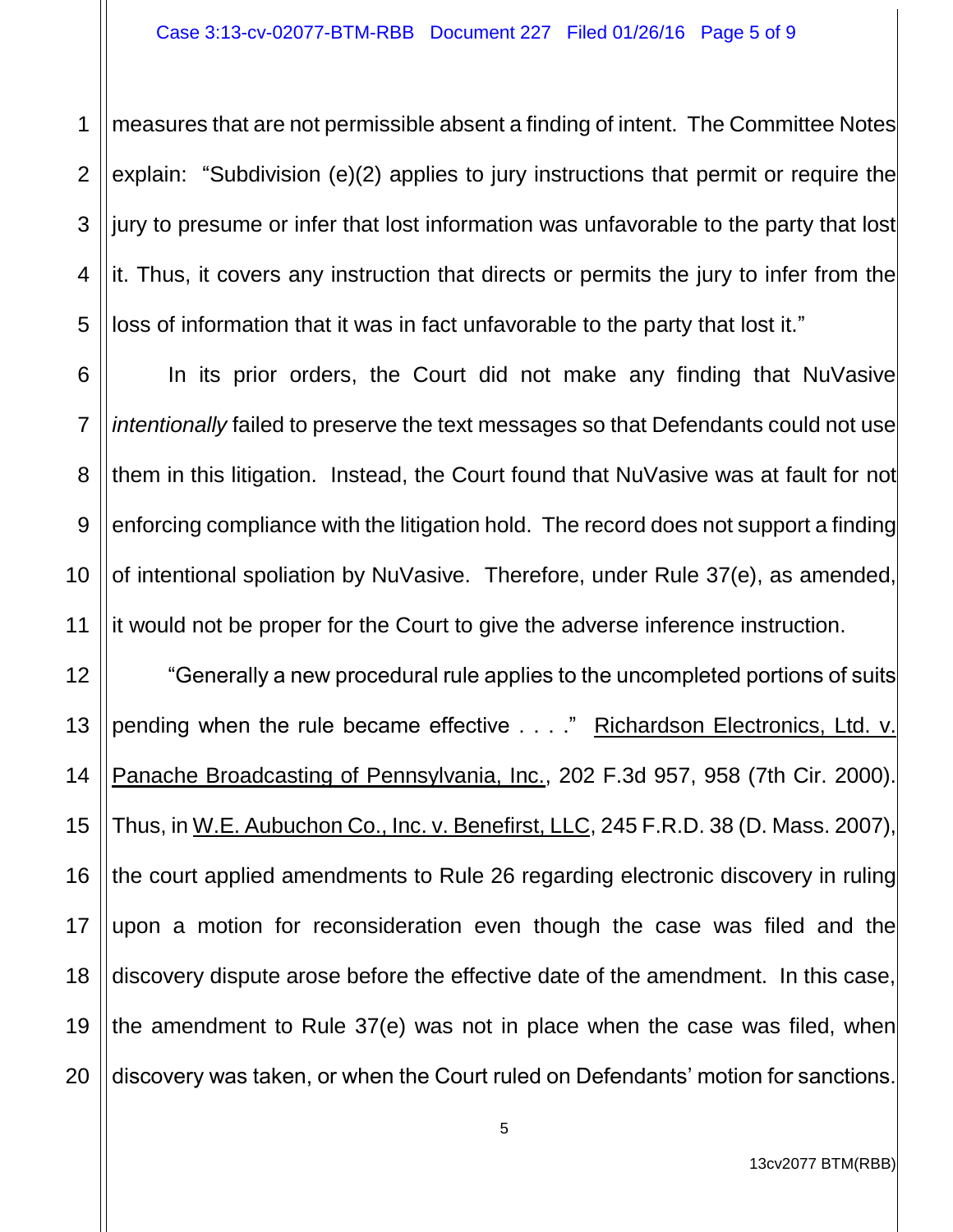1 2 3 However, the Court has not yet given the adverse inference instruction because trial has not yet taken place. Trial is scheduled to commence on February 1, 2016. Therefore, the new rule applies to the trial proceedings.

4 5 6 7 8 9 10 Defendants, however, argue that the Court should not apply the current Rule 37(e) and should deny NuVasive's motion for relief. First, Defendants argue that NuVasive's instant motion is untimely. The Court disagrees. A motion under Rule 60(b) must be made within a reasonable time. Fed. R. Civ. P.  $60(c)(1)$ . Although the amendments to Rule 37 were approved by the Supreme Court in April 2015, the new rule did not go into effect until December 1, 2015. NuVasive brought its motion on December 10, 2015. The Court finds that it was reasonable for NuVasive to bring its motion after the effective date of the new rule.

12 13 14 15 16 17 18 19 Next, Defendants argue that it is neither "just" nor "practicable" to apply the new rule because: (1) the mere fact that trial was postponed to February 2016 due to the Court's schedule should not have the effect of absolving NuVasive of its discovery misconduct; (2) application of the amended rule would cause substantial prejudice to MMI, which took discovery and filed its spoliation motion under the standard applicable at the time; and (3) there is no alternative sanction that would remedy the prejudice to MMI caused by NuVasive's destruction of evidence.

20

11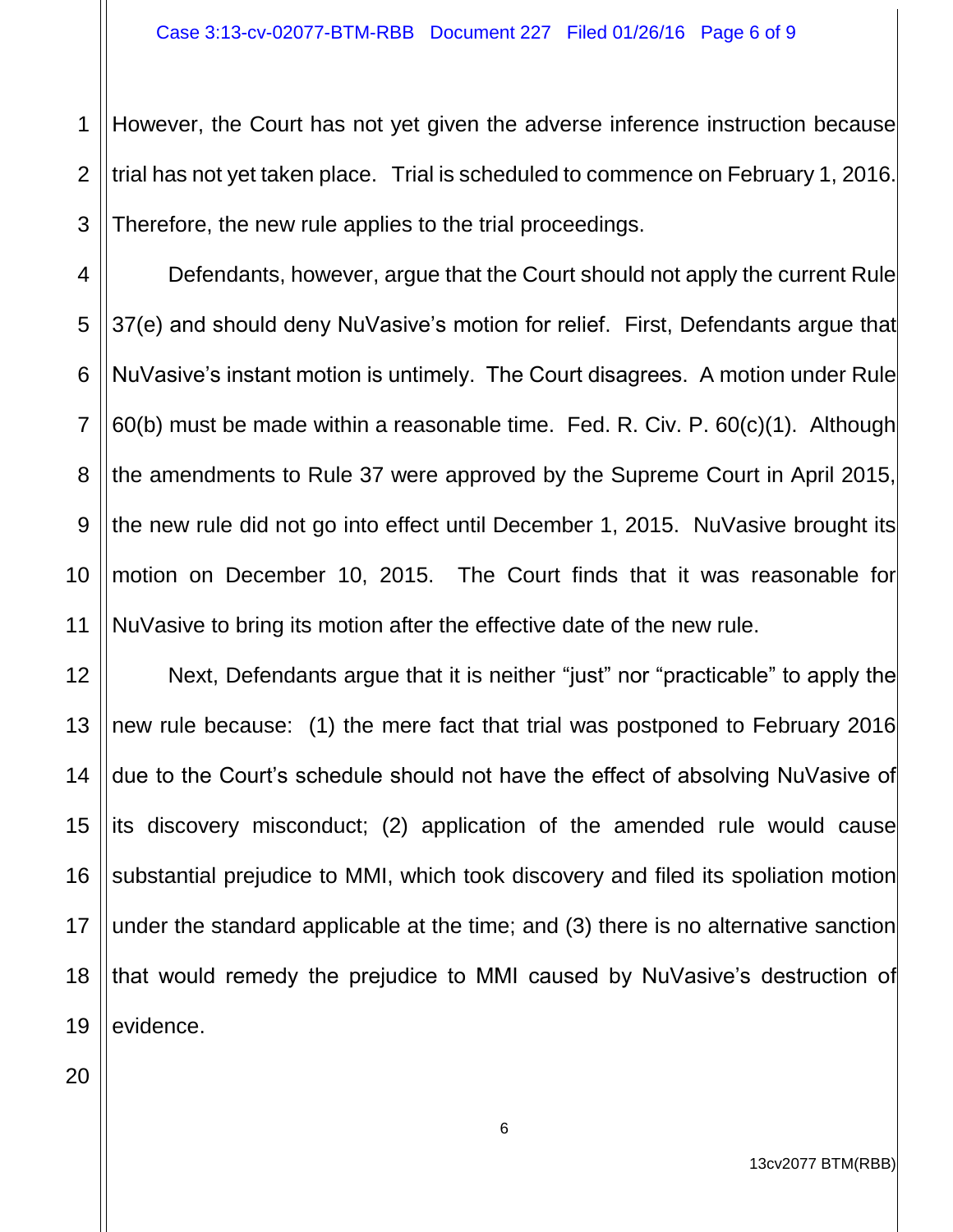1 3 4 5 It is true that NuVasive has had a bit of good luck in that trial is scheduled for February, after the effective date of the new rule. Conversely, Defendants have had some bad luck with respect to timing of the new rule and trial. However, the fact remains that through no fault of NuVasive's, trial is scheduled after the effective date of the new rule.

6 7 8 9 10 11 12 13 14 15 As for the alleged prejudice suffered by Defendants, the Court is not convinced that there is any prejudice. Defendants argue that during depositions of NuVasive's witnesses to determine whether they had destroyed evidence, "Madsen did not inquire of Mr. Kordonowy or NuVasive's other employees whether they deleted those messages so as to deprive Madsen of the use of those messages in this litigation (as the amended Rule 37(e) arguably requires) because that was not the governing standard at the time." (Opp. at 6:21-24.) Defendants go on to state: "It would be patently unfair to retroactively impose a different standard than was in place when Madsen took the discovery necessary to demonstrate NuVasive's wrongdoing." (Opp. at 6:24-7:2.)

16 17 18 19 20 But even under the standard applied by the Court in initially ruling upon Defendants' motion for sanctions, intent was relevant. One of the factors considered by the Court was the degree of fault of the party who altered or destroyed the evidence. See Apple, Inc. v. Samsung Electronics Co., Ltd., 888 F. Supp. 2d 976, 992 (N.D. Cal. 2012). Thus, the importance of intent, if it can be

13cv2077 BTM(RBB)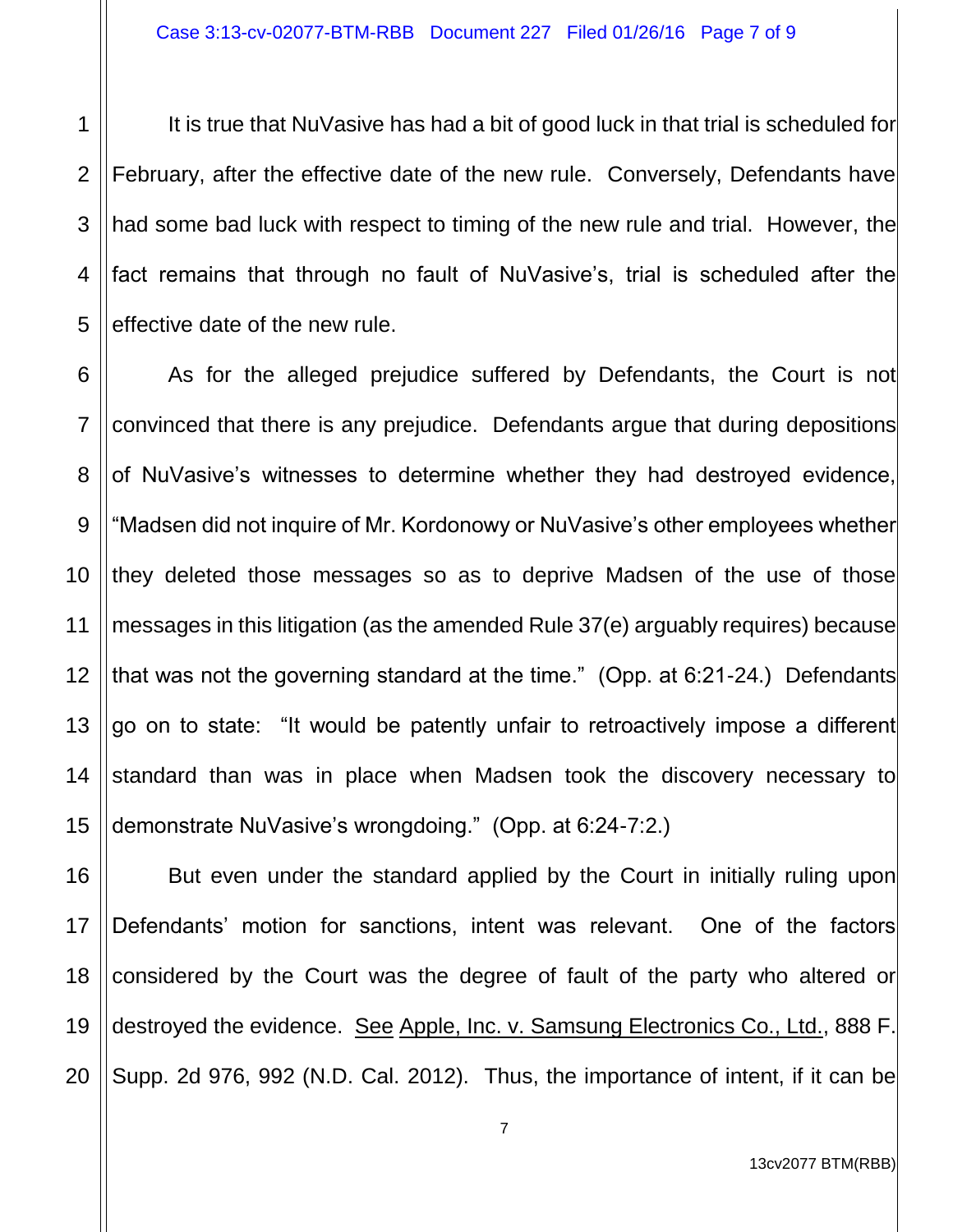1 proved, is not new. At any rate, Defendants probably did not ask the witnesses

2 whether they intentionally destroyed the text messages because in all likelihood,

3 they would have denied it.

Finally, it is not accurate to say that Defendants have no remedy or recourse.

5 The Committee Notes explain:

The subdivision does not apply to jury instructions that do not involve such an inference. For example, subdivision (e)(2) would not prohibit a court from allowing the parties to present evidence to the jury concerning the loss and likely relevance of information and instructing the jury that it may consider that evidence, along with all the other evidence in the case, in making its decision. These measures, which would not involve instructing a jury it may draw an adverse inference from loss of information, would be available under subdivision (e)(1) if no greater than necessary to cure prejudice.

11 The Court will allow NuVasive and Defendants to present evidence to the jury

12 regarding the loss of electronically stored information and will instruct the jury that

13 the jury may consider such evidence along with all other evidence in the case in

14 making its decision.

16

15

4

6

7

8

9

10

## **III. CONCLUSION**

17 18 19 20 For the reasons discussed above, NuVasive's Rule 60(b) motion is **GRANTED**. The Court **VACATES** its Order Granting in Part and Denying in Part Defendants' Motion For Sanctions for Spoliation of Evidence [Doc. 166]. Instead of giving an adverse inference instruction, the Court will allow the parties to present